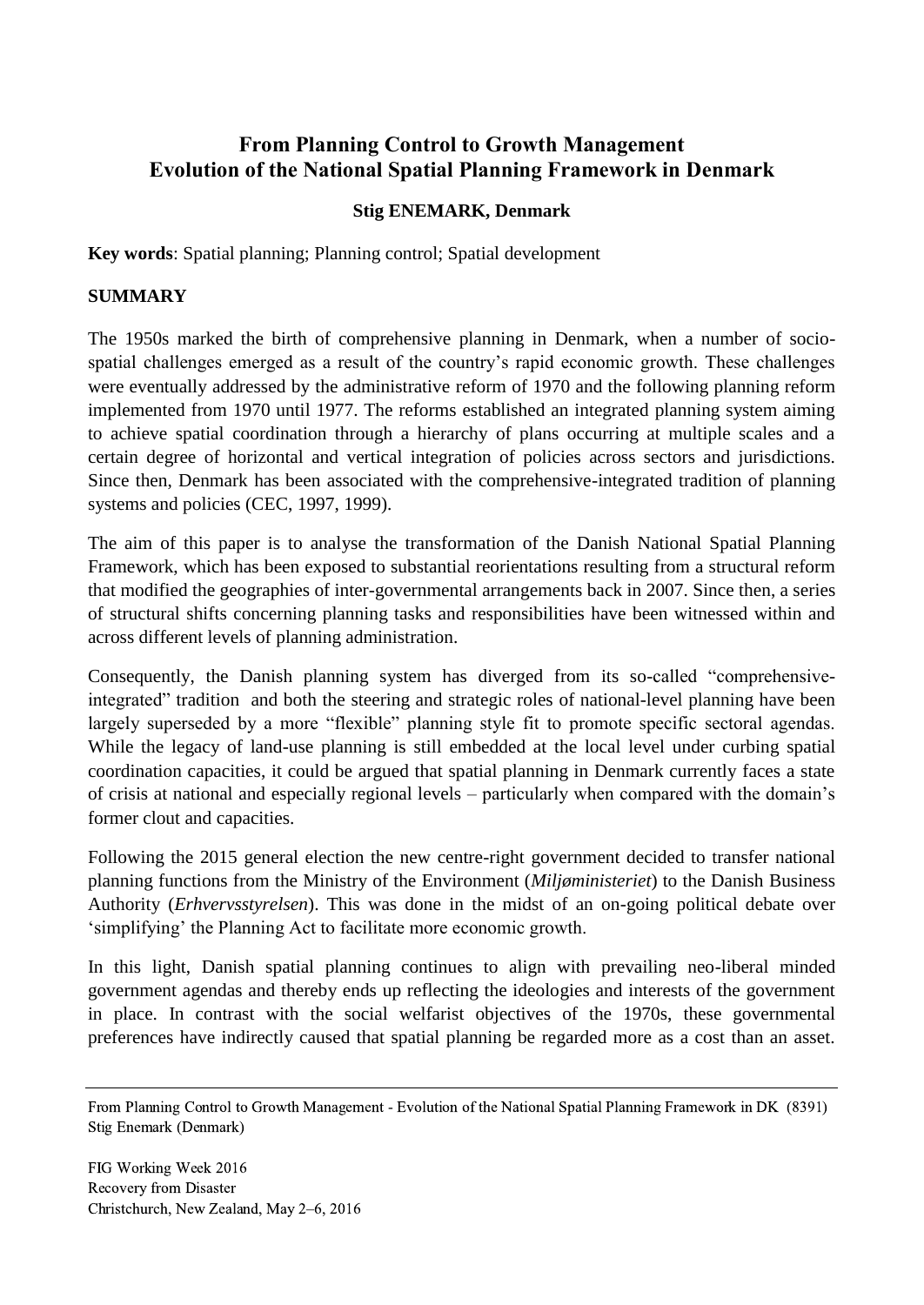Accordingly, it is evident that the Danish planning domain has progressively lost political clout and the focus is changed towards facilitation and management of economic growth.

From Planning Control to Growth Management - Evolution of the National Spatial Planning Framework in DK (8391) Stig Enemark (Denmark)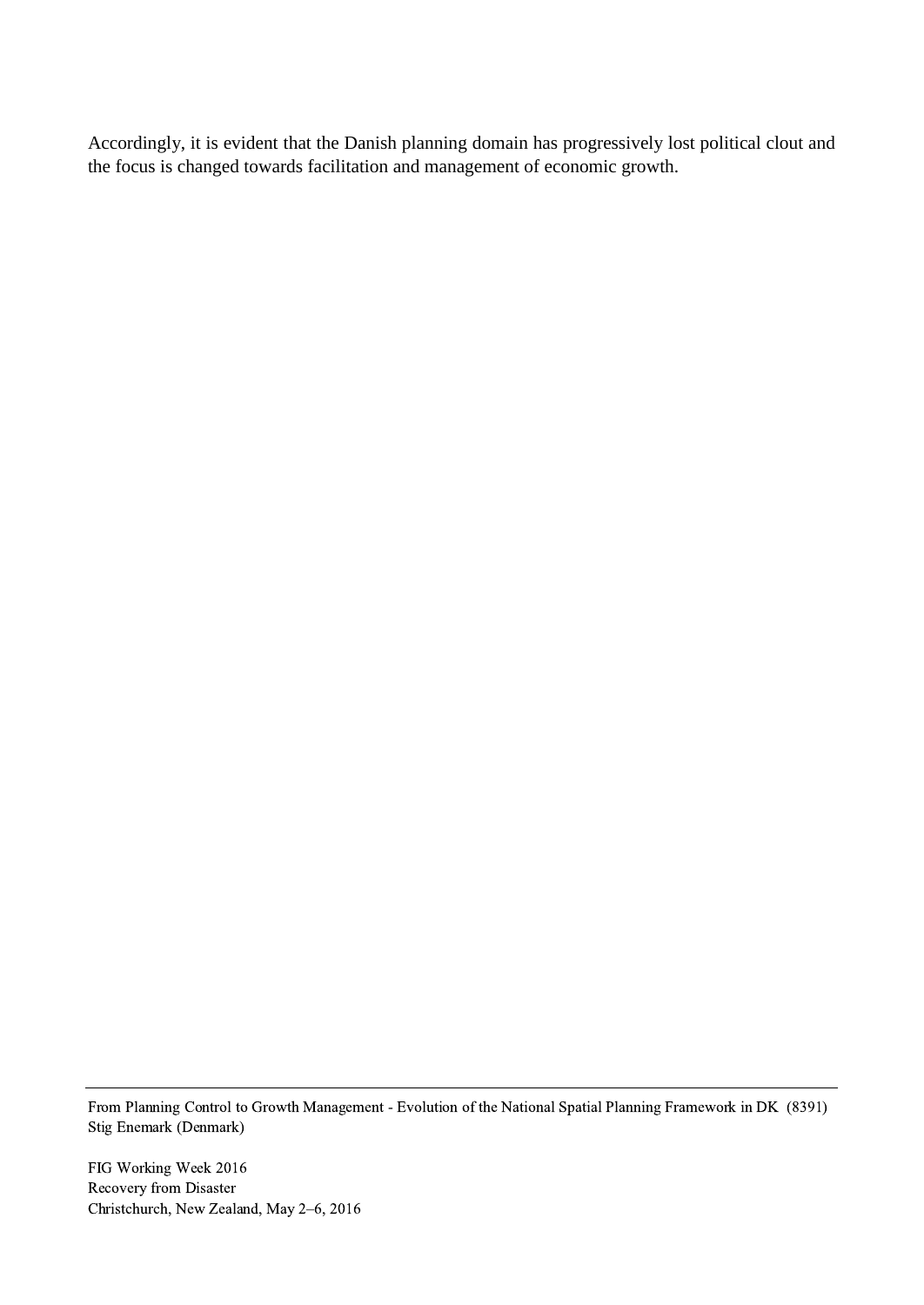# **From Planning Control to Growth Management Evolution of the National Spatial Planning Framework in Denmark**

## **Stig ENEMARK, Denmark**

# **1. INTRODUCTION**

Over the course of the past two decades the spatial planning framework, as established in the 1970s, has been exposed to substantial reorientations. Resulting from a structural reform in 2007 that modified the geographies of intergovernmental arrangements, the past few years have witnessed a range of shifts concerning planning tasks and responsibilities within and across different levels of administration.

This paper looks into the transformation of the spatial planning framework in Denmark as a strategic means covering spatial development as well as a legal means of land use control. It is noted that the institutional set-up of the Danish spatial planning system originally portrayed institutional comprehensiveness and territorial synchrony (Galland & Enemark, 2013). In principle, the inheritance of these qualities seems to stay put in the graphic representation and the structural configuration of the planning system – especially with regard to municipal and neighbourhood planning. However, it is evident that the welfarist and spatial scope of the national planning framework has been significantly altered after the abolition of the county level and the rescaling of planning tasks and responsibilities to national and local levels. Accordingly, it is evident that the Danish planning domain has progressively lost political clout and that the focus has changed towards facilitation and management of economic growth.

# **1.1 Country profile**

Denmark covers about 43,000 square kilometres, of which a total of about 65% is used for farming and agriculture, 15% by forests, 10% by urban zones and transport infrastructure, while the remaining 10% consists of bodies of lakes, marshes and wetlands. The total coastline is around 7.500 km (Statistics Denmark, 2014).

Denmark's population is about 5.6 million, a density equivalent to 130 inhabitants per square kilometre (ibid.). Approximately one-third of the population lives in Greater Copenhagen.



From Planning Control to Growth Management - Evolution of the National Spatial Planning Framework in DK (8391) Stig Enemark (Denmark)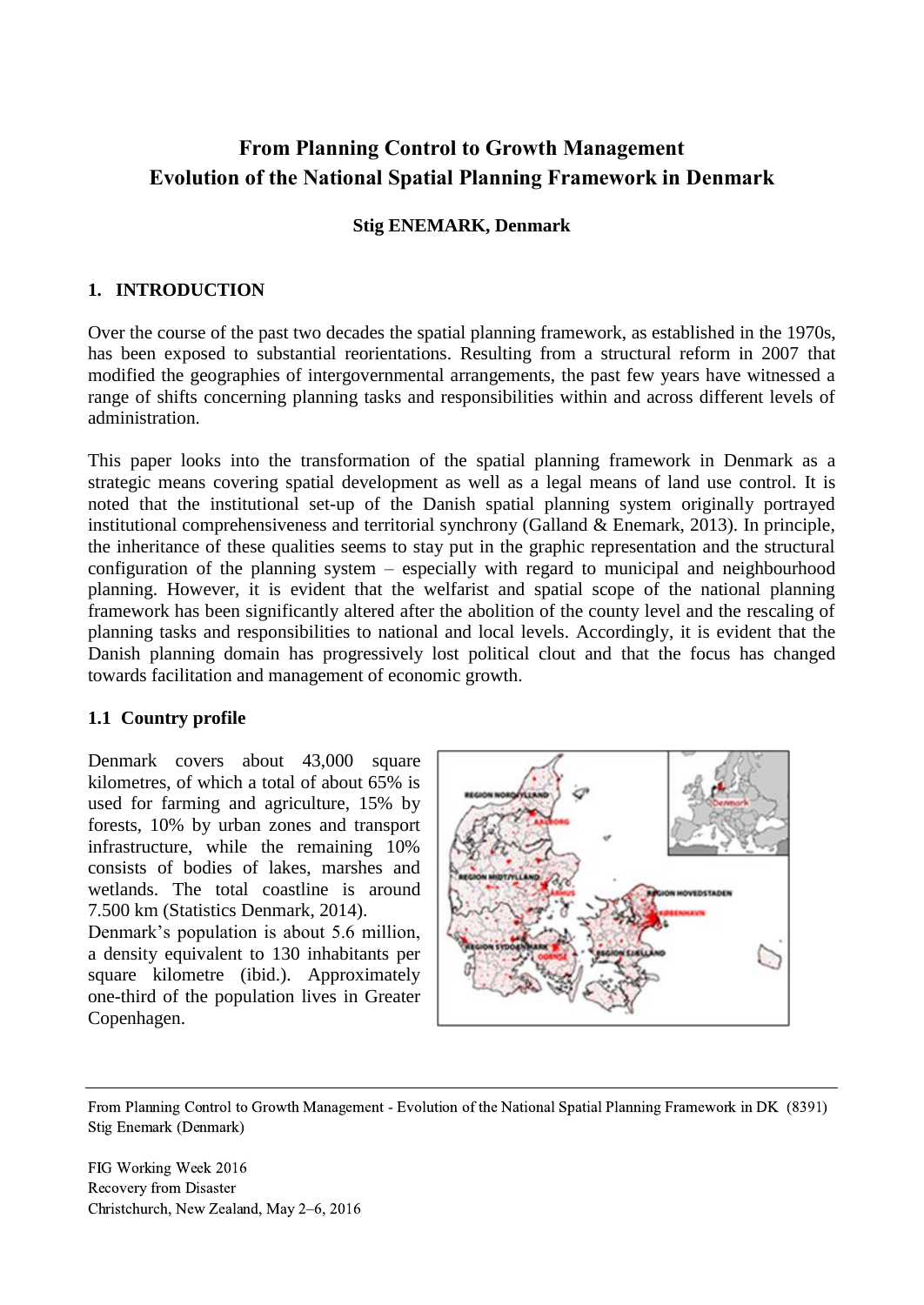The administrative structure is characterised by a high degree of decentralisation whereby local authorities administer most of the total public expenditure. Denmark's GDP was approximately USD 270 billion with the public and market services accounting for 77% of the GDP, manufacturing and construction for 22% and agriculture for only 1.5% (OECD, 2014).

## **2. EVOLUTION OF THE SPATIAL PLANNING FRAMEWORK**

The 1950s marked the birth of comprehensive planning in Denmark, when a number of sociospatial challenges emerged as a result of the country's rapid economic growth. Urban sprawl, industry requirements for extra land and a general decline of the living conditions of a considerable part of the population stood amongst the most significant challenges. Population distribution similarly turned into an issue while a high migration rate to Copenhagen left several other regions lagging behind (Galland, 2012a). These challenges were eventually addressed by the administrative reform 1970 and the following planning reform implemented 1970-77. The reforms established an integrated planning system aiming to achieve spatial coordination through a hierarchy of plans occurring at multiple scales and a certain degree of horizontal and vertical integration of policies across sectors and jurisdictions. Since then, Denmark has been associated with the comprehensiveintegrated tradition of planning systems and policies (CEC, 1997, 1999), see Figure 1.



*Figure 1. The four-level planning system as established in 1975. The system was based on framework control in which plans must not contradict decisions at higher (Ministry of the Environment, 1994). This framework was revised in 2007 by abolishing the comprehensive planning at regional level.* 

The current administrative structure of the Danish planning framework emerged after the implementation of a structural reform of local and regional government in 2007, which brought along a radical reconfiguration of the political and administrative map of the country. The territorial outcome of this reform was the merging of 275 municipalities into 98 larger municipal units and the abolition of 14 counties, which were replaced by 5 elected regional councils. Administratively, the

From Planning Control to Growth Management - Evolution of the National Spatial Planning Framework in DK (8391) Stig Enemark (Denmark)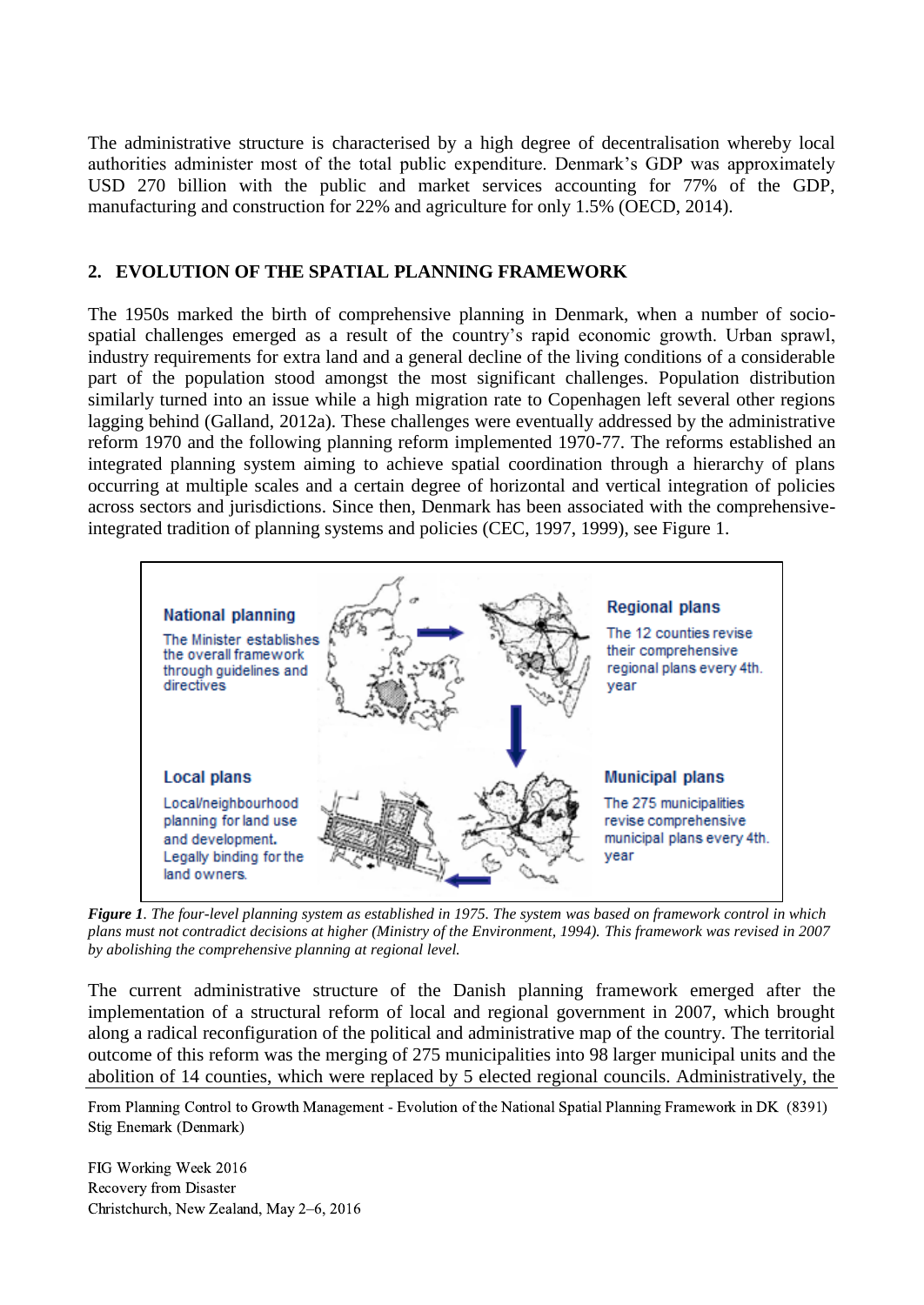reform entailed a major redistribution of tasks and responsibilities, which included the upward and downward re-scaling of spatial planning functions to national and municipal levels, respectively. The administrative reforms from late 1960s till today are illustrated in Figure 2 below.



*Figure 2. The administrative reforms in Denmark from 1960s till today.* 

Based on this 2007 structural reform the Planning Act was revised and transferred responsibility for comprehensive land-use planning and regulation from the county to the municipal level, while the Ministry of the Environment (now the Ministry of Business and Growth, Denmark) is responsible for safeguarding national interests through national planning. This current Planning Act is intended to ensure appropriate development in the whole country based on overall planning and economic considerations that meet the interests of society with respect to land use, while geared towards protecting nature and the environment. Moreover, the Planning Act should also contribute to create and conserve valuable buildings, settlements, urban environments and landscapes; ensure that the open coasts comprise an important natural and landscape resource; prevent pollution of air, water and soil and noise nuisance; and involve the public in the planning process as much as possible (Ministry of the Environment, 2007a).

# **3. CURRENT PLANNING FRAMEWORK**

# **3.1 The overall spatial planning framework**

The current Planning Act is of 2007 and delegates authority, competence and responsibility to national and local levels, see figure 3. The description in this chapter is based primarily on (Galland et al-, 2015)

From Planning Control to Growth Management - Evolution of the National Spatial Planning Framework in DK (8391) Stig Enemark (Denmark)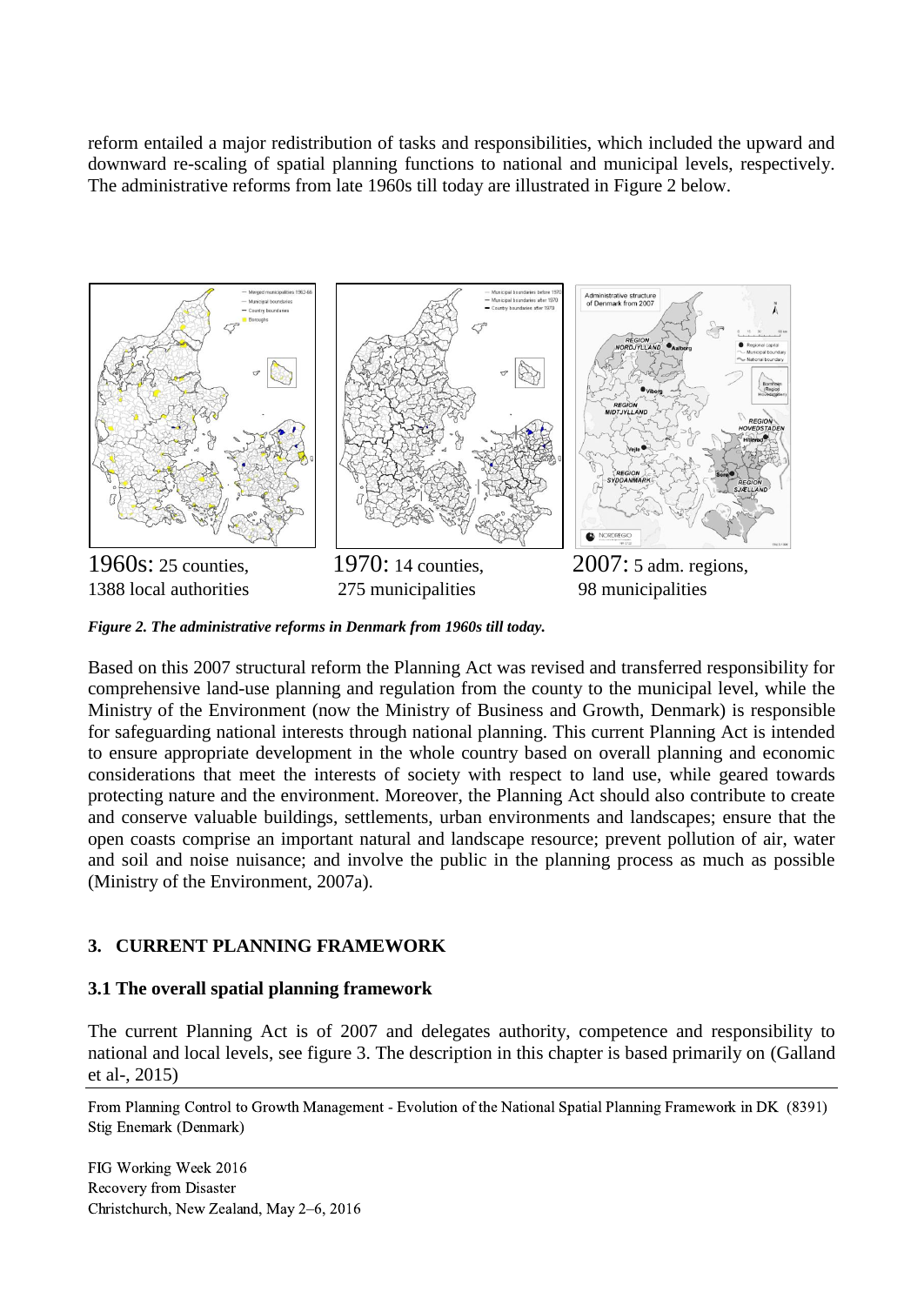## **National level**

The institutional set-up associated with national planning has been reconfigured several times since the Ministry of the Environment assumed spatial planning responsibilities in 1975 (cf. Galland, 2012a; Galland & Enemark, 2015). Recently, following the 2015 general election, the new centre-right government decided to transfer national planning functions and responsibilities from the Ministry of the Environment (*Miljøministeret*) to the Danish Business Authority (*Erhvervsstyrelsen*), an entity under the Ministry of Business and Growth that is now responsible for facilitating the planning system and for monitoring land-use planning tasks carried out at the local level. As such, the Danish Business Authority advises the Minister for Business and Growth on planning issues and is in charge of preparing planning legislation.

# **Regional level**

The regional level lost its clout after the abolition of the counties following the structural reform in 2007 (Galland, 2012b). In terms of planning, the regional councils were deprived from land-use functions and responsibilities. Since then, the administrative regions acquired the task of producing development plans, which were meant to emerge from bottom-up, multistakeholder processes in collaboration with municipalities and other regional actors. Since February 2014, however, this responsibility has been repealed from the Planning Act.

#### **Local level**

At the local level the municipalities hold the core responsibility for spatial planning and land use functions. Municipalities are thus authorised to provide local solutions to local needs and to combine responsibility for decision making with accountability for financial, social, and environmental consequences. Danish municipalities have the obligation to prepare comprehensive municipal plans, which comprise the framework for detailed local plans and for processing individual cases pursuant to the Planning Act as well as other sectoral acts. The municipal level holds the right to prepare legally binding local plans to enforce detailed planning regulations.

| <b>Policy institutions</b> |                       |                          | <b>Policy instruments</b> |             |              |  |
|----------------------------|-----------------------|--------------------------|---------------------------|-------------|--------------|--|
| Level                      | Planning<br>authority | Number of<br>inhabitants | Type of plans             | Description | Legal effect |  |

From Planning Control to Growth Management - Evolution of the National Spatial Planning Framework in DK (8391) Stig Enemark (Denmark)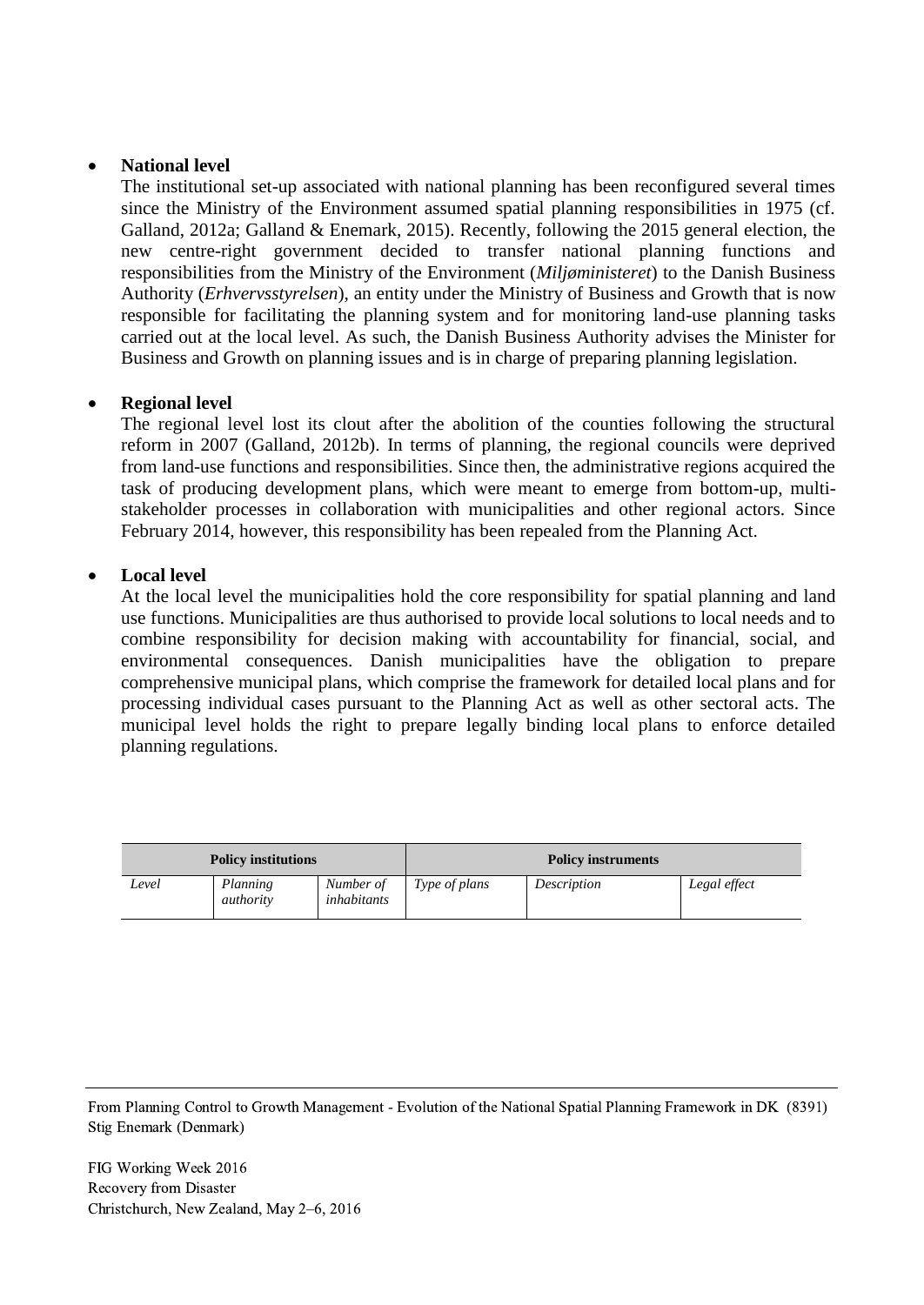| <b>National</b> | Ministry of<br>Business and<br>Growth,<br>Denmark.    | 5.63 million                                     | National planning<br>reports                                                   | National visions<br>regarding functional<br>physical development                                                                   | Advisory<br>guidelines and<br>recommendations |
|-----------------|-------------------------------------------------------|--------------------------------------------------|--------------------------------------------------------------------------------|------------------------------------------------------------------------------------------------------------------------------------|-----------------------------------------------|
|                 | the Danish<br><b>Business</b><br>Authority            |                                                  | National planning<br>directives                                                | Maps and legal<br>provisions /circulars                                                                                            | Binding for local<br>authorities              |
|                 |                                                       |                                                  | Overview of<br>national interests<br>regarding<br>municipal plans              | National interests<br>arising from legislation,<br>action plans, sector<br>plans and agreements<br>between national<br>authorities | Binding for local<br>authorities              |
| Regional        | $\overline{\phantom{0}}$<br>administrative<br>regions | 1,000,000<br>on average<br>(wide)<br>deviations) | Regional spatial<br>development<br>plans (from 2007<br>until February<br>2014) | Advisory and visionary<br>plans                                                                                                    | Repealed from the<br>Planning Act             |
| Local           | 98 municipal<br>councils                              | $30,000$ on<br>average<br>(wide)                 | Municipal plans                                                                | Policies, maps and land-<br>use regulations                                                                                        | Binding for the<br>local authorities          |
|                 |                                                       | deviations)                                      | Local $\overline{\phantom{a}}$<br>neighbourhood<br>plans                       | Maps and detailed legal<br>land-use regulations                                                                                    | Binding for the<br>landowners                 |

*Figure 3. Summary of planning policy institutions and instruments in Denmark (Galland et al., 2015, based on Galland and Enemark, 2015)* 

#### **3.2 National planning**

As a whole, the national planning policy framework is constituted by planning reports and guidelines, binding planning directives, and intervention in municipal planning for themes and projects of international, national, regional and local interest. More specifically, the Ministry of Business and Growth is responsible of generating a so-called "Overview of National Interests in Municipal Planning" that outlines the aims and requirements of the government with respect to the local level of planning administration. The overview includes aspects concerned with growth and development (as regards retail planning, coastal planning, agriculture, tourism as well as special considerations for the Greater Copenhagen Region), nature and the environment, infrastructure and natural resource management (e.g. energy supply, nature protection, green transport, green growth, use of rural areas) and aspects concerning cultural heritage and landscape (Ministry of Business and Growth, 2015). Published every fourth year, the Overview may be understood as the main national planning instrument that municipalities should abide by in order to avoid veto of municipal plan proposals. Such a veto can be imposed by the Ministry during the public hearing period, and the municipal council cannot adopt the proposal until the issues around the veto is settled.

Furthermore, national directives are prepared and adopted by the Ministry which set out legal provisions on specific issues of national interest, e.g. determining the path for natural gas pipelines and the siting of wind turbines and electrical transmission lines. Moreover, a special directive aimed at steering spatial development in Greater Copenhagen was introduced in 2007, which establishes a

From Planning Control to Growth Management - Evolution of the National Spatial Planning Framework in DK (8391) Stig Enemark (Denmark)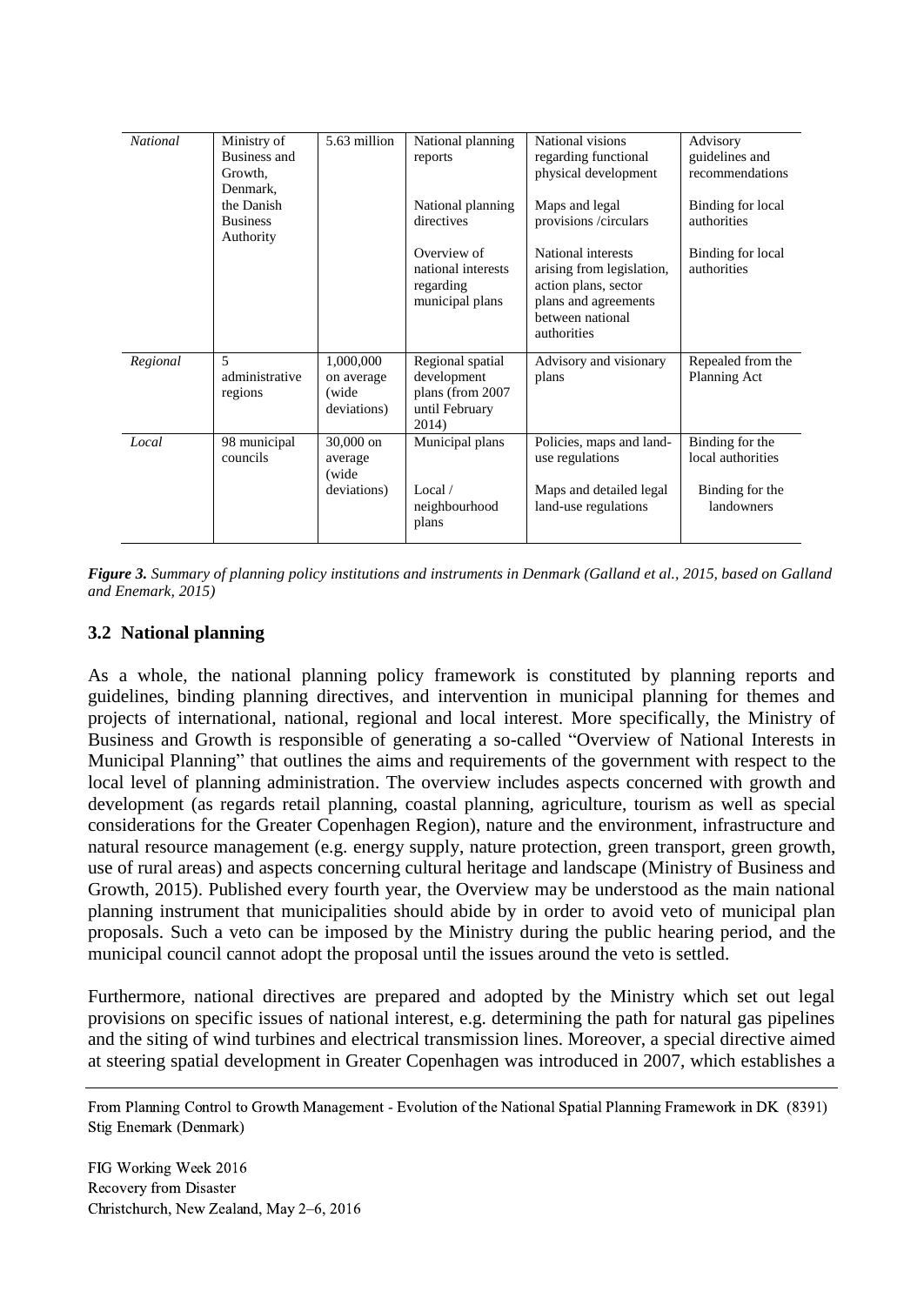spatial framework for whole metropolitan region by securing urban development in accordance with the principle of station proximity (Ministry of the Environment, 2007c).

Finally, national planning reports are prepared to set out overall spatial policies and objectives after each government election. The national planning report focuses on providing advisory guidance and recommendations to lower levels of government on spatial development matters, often through the use of varying spatial concepts. From 1975 until 2013, the reports were prepared by the Ministry of the Environment based on input and cooperation with other relevant ministries. The contents and discourses associated with these reports show that national planning acquired distinctive strategic roles and orientations in promoting spatial development over the decades (Galland, 2012a).

# **3.3 Municipal comprehensive planning**

The municipal plan is the main political instrument of the council for development control and serves as a strategy for social and economic development and environmental sustainability. The plan combines political objectives, land use policies and the more detailed land-use regulations covering the total municipal jurisdiction. Altogether, the municipal plan provides the linkage between national planning interests and detailed local plans. The Planning Act determines the procedures, the structure of the plan, and the minimum content of regulations, but the municipal authorities have wide leeway in their planning approach. Traditional land-use regulation is the basic element in order to provide the framework for control of development and implementation. But the plan also has the potential as a strategic means linking sectors and coordinating municipal activities, e.g. in relation to urban regeneration, environmental resilience, and policies on attracting commercial development or improving the living conditions for specific population groups. The municipal plan thus summarizes the overall political objectives and priorities for development of the municipality.

# **3.4 Local planning and implementation**

The legally binding local plans are the main instrument of implementation. Either the municipality or the private developer initiates the local plans. Major development proposals are legally determined through provision of a local plan prior to implementation. When no local plan is provided, the basic condition for approval and implementation of minor development proposals refers to the extent to which the proposal conforms to the adopted planning regulations in the municipal plan.

Planning regulations established by the planning system are mainly restrictive. The system cannot guarantee that politically desirable development actually takes place at the right place and time, since the planning intentions are mainly achieved through private developers and investments. In some cases, the municipal authority may enforce implementation through the use of compulsory purchase (expropriation with full compensation) as a means to implement a local plan. Expropriation can also be used for implementing planning for public institutions and infrastructure facilities. The municipal authority may also adopt a more active role in purchasing land and property at the free market for the purpose of achieving planning objectives in a longer perspective.

From Planning Control to Growth Management - Evolution of the National Spatial Planning Framework in DK (8391) Stig Enemark (Denmark)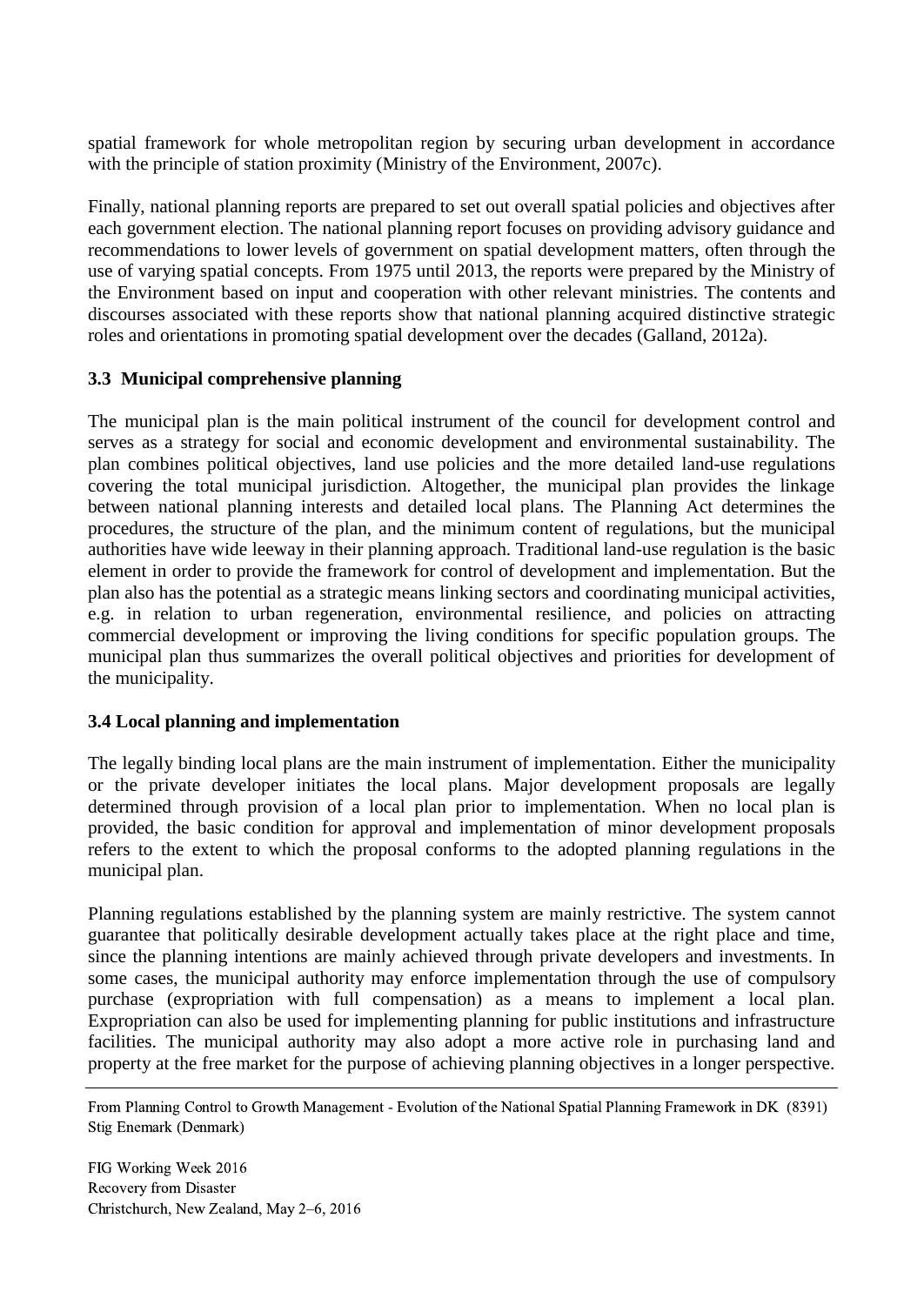This way the municipal council becomes the developer and can take full control of the implementation process.

## **3.5 Development control**

The Danish planning system is mainly plan-led (rather than market-led) with development possibilities being determined in the general planning regulations at the municipal level, and further detailed in the legally binding local plans. The legal means of planning control are deemed sufficient. The system is able to ensure that undesirable development does not occur and, therefore, political control of development is available. Experience shows that development takes place in line with adopted planning regulations.

A basic tenet of the Danish planning system is the territorial subdivision of the country into three zones: urban, summer cottages, and rural zones. Development is allowed in urban and summer cottage zones in accordance with planning regulations. In rural zones, developments or any change of land use for other purposes than agriculture and forestry are prohibited or subject to a special permission from the municipal authority according to planning and zoning regulations. These provisions are intended to safeguard the countryside and the environment and to prevent urban sprawl and as well as uncontrolled development and installations in rural areas. Furthermore, there are additional rules that may affect the possible use of land and thereby require permission. For instance, a permit is needed for implementation of construction works within the fixed protection zones of natural features (coastal, forests, streams) identified in the Nature Protection Act; and change of farming land to be used for urban purposes requires a permit according to the Agricultural Holdings Act.

The Building Act determines the final control of implementation to be executed through the granting of building permits, which must be consistent with adopted planning regulations. The building permit thus functions as the final stage in the planning control system. The Building Act also provides a range of detailed regulations of construction works. Larger development proposals are subject to provision of a local plan that will set the planning regulations.

If the development proposal only turns out to have a minor impact on the local environment the municipality may still decide to provide a local plan for issuing detailed planning regulations. Otherwise the development proposal must comply with any precise planning regulations in the municipal plan. In the case when there is no local plan and no precise regulations in the municipal plan concerning the specific area for development, the development proposal must comply with the general building provisions as stated through the Building Act. These regulations imply a minimum plot size, a maximum building density and building height, a minimum distance from a building to a party boundary. These general building provisions serve as basic safeguard for appropriate development, and they do not apply when otherwise stated in a local plan.

#### **3.6 Participation and appeal**

From Planning Control to Growth Management - Evolution of the National Spatial Planning Framework in DK (8391) Stig Enemark (Denmark)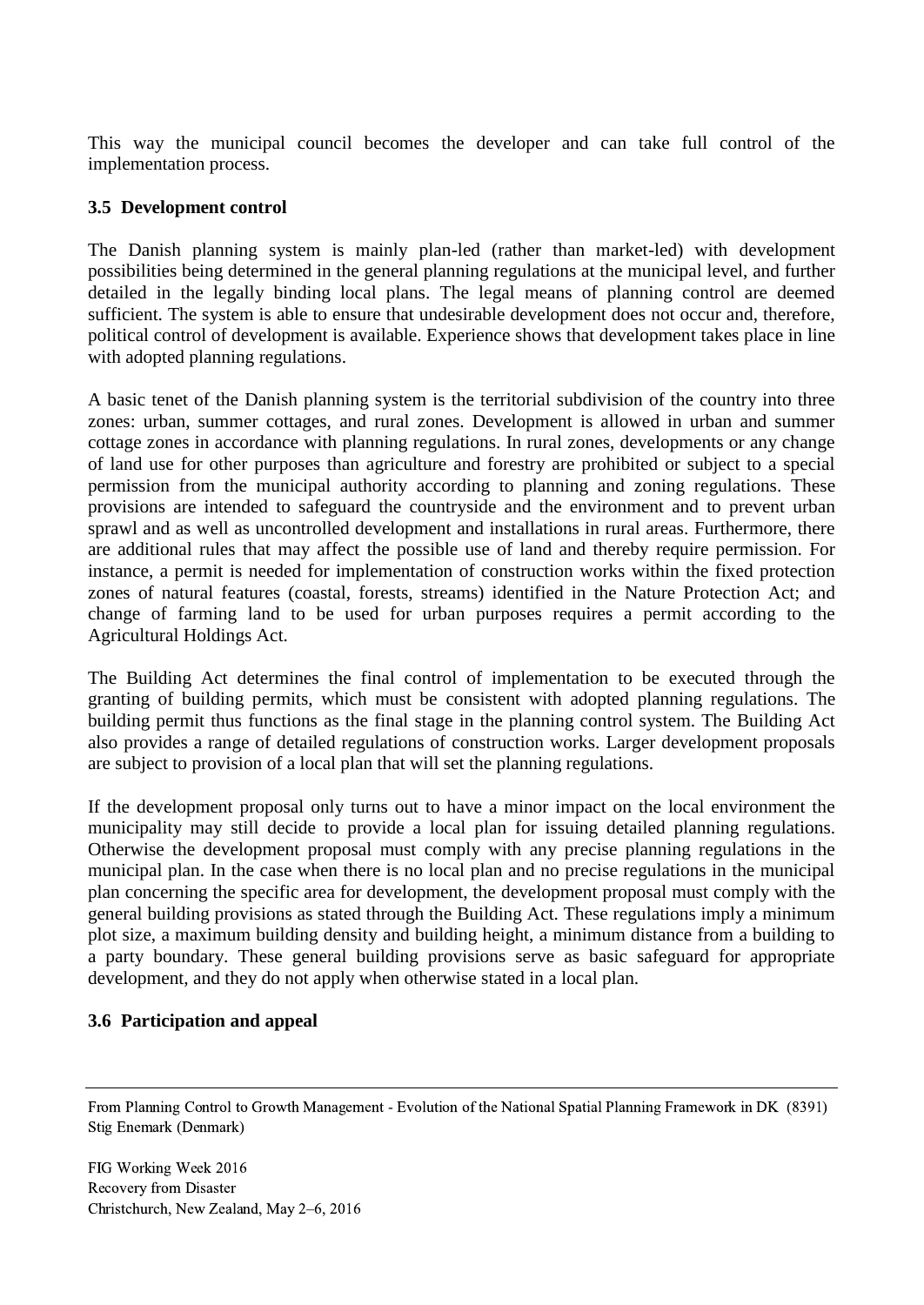Public participation is ensured as a key principle of the planning process. Municipal plans as well as local plans must be submitted for public debate, inspection and objection for at least eight weeks before they are finally adopted. Public participation is thus regarded as a significant democratic means through which objectives for economic, spatial, and environmental development are to be met. Particularly in the case of binding local plans, public participation allows opportunities for public inspection and objection prior to local changes of the spatial environment. There is no opportunity of an appeal against the content of an adopted plan, as the procedures of public participation are regarded as adequate for the legitimacy of the political decision. Similarly, no appeals can be made against the discretionary decisions of the authorities when administering the adopted planning regulations. However, appeals can be made with regard to legal issues involved in the planning process, such as the proper procedure was actually followed.

#### **4. THE CURRENT DEBATE**

#### **4.1 New political incentives**

Since the general election June 2015 resulting in a minority right wing/liberal government, there has been an increasing political and societal debate over the need to simplify planning regulations to allow for more development and economic growth. In a recent survey carried out by KL (*Kommunernes Landsforening*) – an influential local government interest organization – a significant share of municipal decision- makers seemed to perceive the Planning Act as a hindrance to economic growth (Meyling, 2014).

**Coastal zone development.** The Planning Law includes a protection zone along the coastline where any development within 3 km from the coastal shore is subject to specific planning considerations. Furthermore, any development within 300 metres from the shoreline is in principle prohibited under the legislation of nature protection. In the current debate, a dominant theme in the media relates to a parliamentary proposal to allow peripheral municipalities to apply for ad hoc development projects along the long-standing protected coastline. The rationale behind such a proposal is that municipalities undergoing stagnation and population decline are enabled to secure economic growth by attracting more tourism. While it is generally agreed that this might contribute to relieving centre-periphery disparities, conflicting interests have evidently surfaced between municipal government actors in support of less planning regulations (e.g. retail and coastal planning provisions) and stakeholders advocating environmental protection and aesthetic values (Galland and Sørensen, 2015).

**Retail development**. The Planning Act has special rules for planning of retail trade. This is to prevent that retail trade outlets built in the outskirts of major cities weaken the general retail in many smaller towns and thereby impairing the local business situation and reducing the potential to conserve and modernise town centres (Ministry of the Environment, 2007). The current government proposal aims to relax such retail planning regulations in peripheral areas. The idea is to allow every municipality (regardless of size and location) to build large retail facilities. This one-sided situation is indicative of how major political parties in Denmark (regardless of their position on the

From Planning Control to Growth Management - Evolution of the National Spatial Planning Framework in DK (8391) Stig Enemark (Denmark)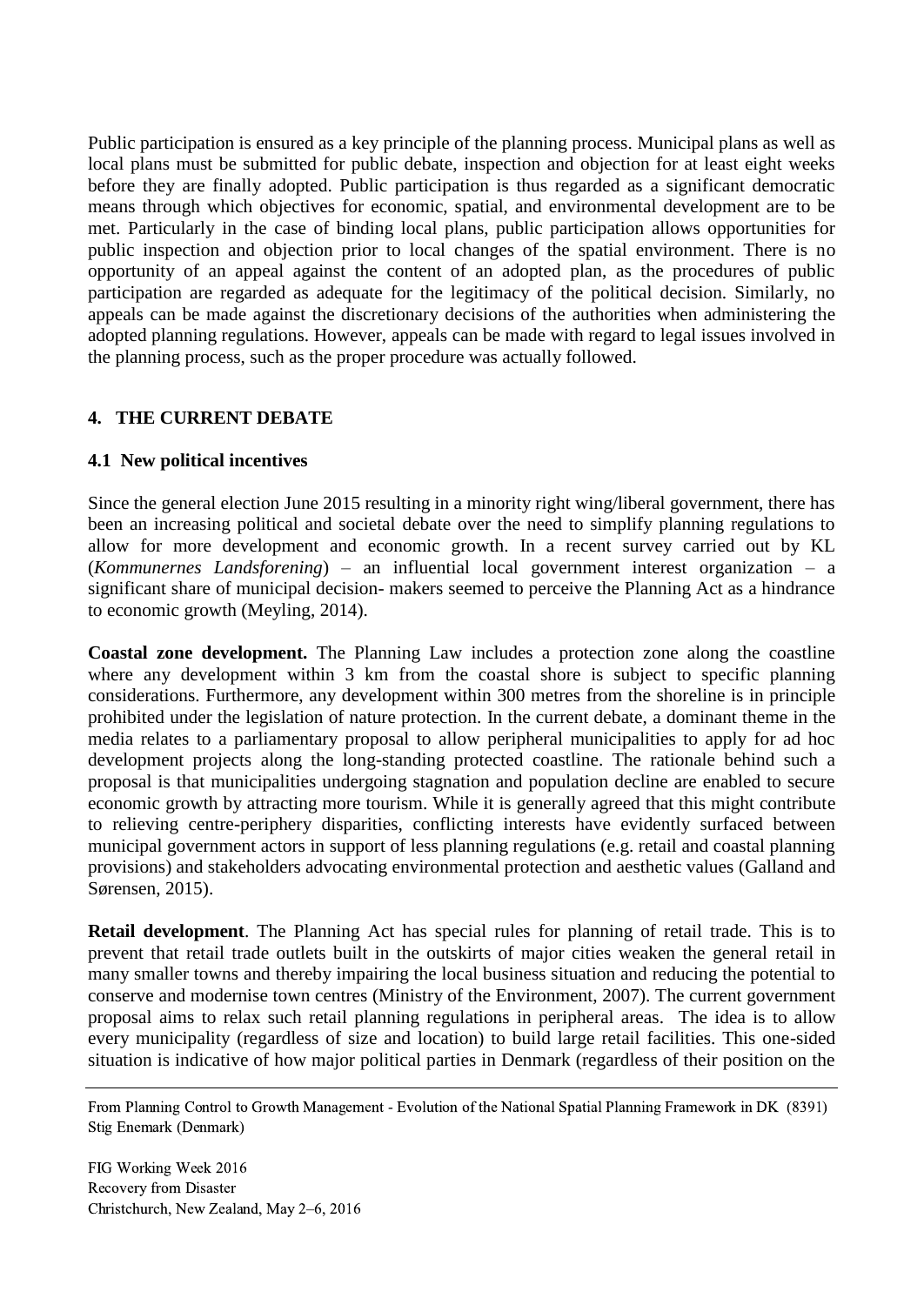political spectrum) seem to move away from the former political consensus in favour of limiting large retail centres in small and medium-sized towns (Sørensen 2004).

**Rural development.** As explained in section 3.5 above, the Planning Act includes regulations to prevent uncontrolled development and installations in the countryside and to protect valuable landscapes Any development permit will have to be assessed in relation to the municipal planning guidelines and regulations for the countryside (Ministry of the Environment, 2007). The government proposal is to enable extension of existing business and housing without such a rural zone permit, and new agricultural buildings may be established without connection to existing buildings.

**Other incentives.** The government proposal entitled "Growth and Development throughout Denmark" (*Vækst og Udvikling i hele Danmark*) published on behalf of the Danish Government by the Ministry of Growth and Business in late 2015 includes a range further initiatives towards liberalisation such as enabling more freedom for the municipalities in their planning efforts, easing the planning process and the regulations for public participation, and improving access to dispensation.

#### **4.2 New professional approaches to planning**

Spatial planning expectations have been strongly aligned with the overarching 'growth and development' agenda set forth by the Danish right-wing government after assuming office by mid-2015 (Ministry of Business and Growth, 2015b). At the municipal level, the goal of growth is to be achieved under a climate of resource scarcity and increasing competition between municipalities. As a consequence, municipalities currently face the challenge to optimise planning processes for the sake of efficiency. Recent research carried out by KL shows that Danish municipalities have already advanced alternative tools to undertake planning processes more efficiently (KL, forthcoming 2016). The result is that there is an increasing tendency towards making the whole formal planning process more flexible by moving it ahead towards an initial informal pre-process phase. Given the fact that such informal phase is not yet framed by the Planning Law or any other legal procedure, the municipalities have put forward *ad hoc* tools to accelerate the habitually timeconsuming, formal planning process. In this sense, the final 'formal planning process' essentially becomes the final amendment of the plan agreed upon in the informal phase.

An innovative tool illustrating the above tendency is the '*Startredegørelse*' ('Municipal policy report'), which several municipalities have chosen to adopt as a framing policy document to 'kickstart' the planning process. The report resembles the contents of a detailed municipal plan, although its purposes differ notably from the latter. As such, the municipal policy report specifies a series of expectations concerning the local plans' main contents. At the same time, it attempts to reconciliate professional interests in relation to other authorities or between sectoral interests in the municipality. Moreover, the policy report seeks to attain political acceptance as regards the local plan's main content as well as its specific goals and concerns. Altogether, this tool has thus far proven an effective and holistic instrument that brings together the many interests in the planning process while prioritising core planning questions (KL, forthcoming 2016).

From Planning Control to Growth Management - Evolution of the National Spatial Planning Framework in DK (8391) Stig Enemark (Denmark)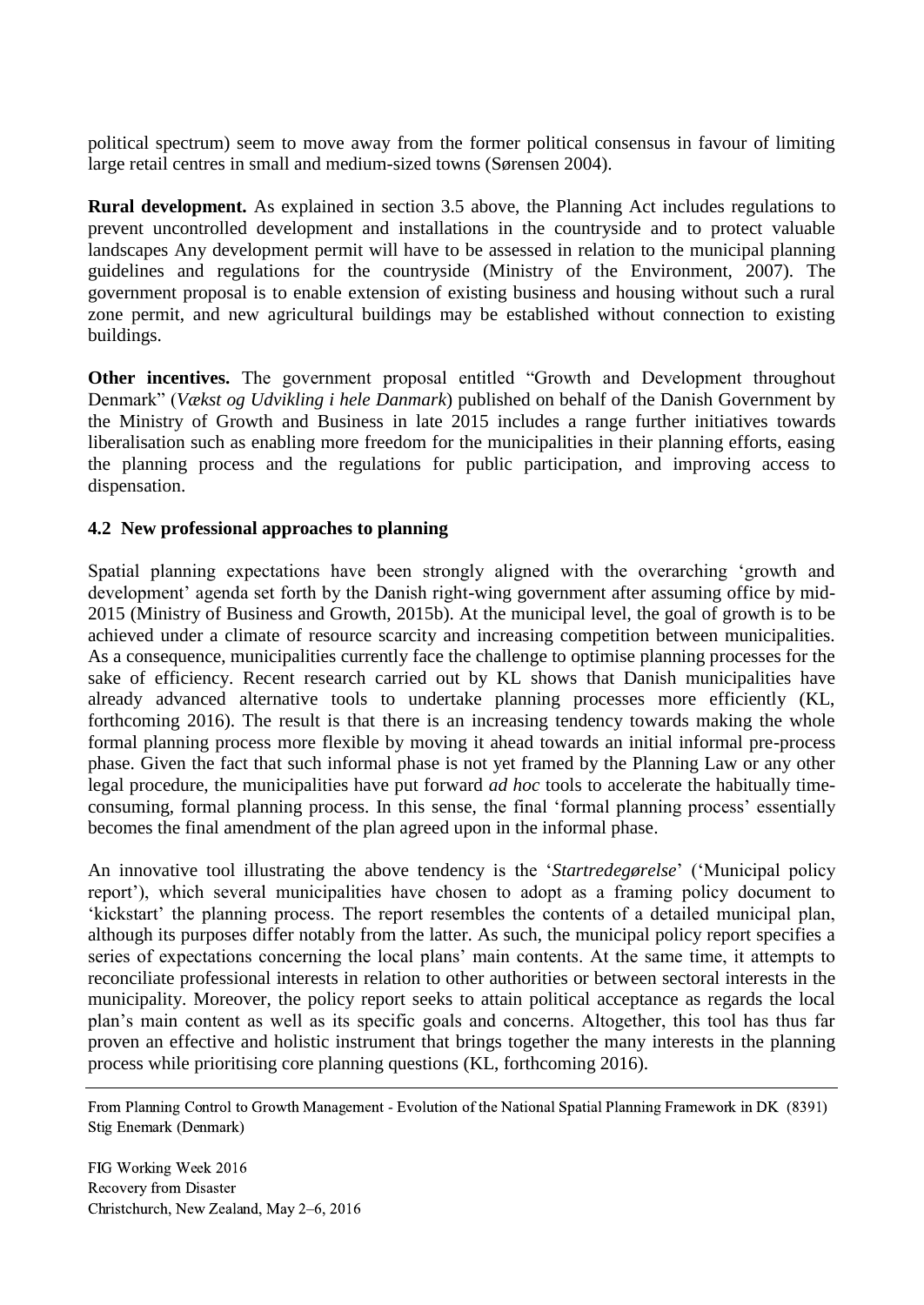The municipal policy report is amended by the city council while involving citizens in hearing processes. A chief concern still remains in terms of the report's legal status. According to the Planning Law, this policy should be regarded as an informal, non-binding plan. Still, the document does create a certain kinds of expectations by landowners, neighbours as well as investors, thereby framing their future prospects and outlook pertaining to the planning process. As this legal issue has not been fully ratified by jurisprudence, its use therefore remains somewhat problematic. In practice, however, innovative tools such as the municipal policy report show that the planning process has recently developed far beyond the formal planning process per se. Tools such as this resemble the quest for more flexible procedures at the municipal level.

# **5. EVALUATION AND ASSESSMENT**

In Denmark, the birth of comprehensive-integrated planning should be understood as a direct response to the significant socio-spatial challenges that resulted from the country's industrial development and rapid economic growth during the post-war era. Of utmost relevance was the establishment of a so-called 'urban pattern' based on central place theory advanced by national and regional plans during the 1970s and 1980s, which yielded hierarchical spatial arrangements within individual counties. This enabled a more even spatial distribution of demography, labour market and economic growth, which contributed to securing more equal socio-economic development throughout the whole country (Galland 2012a).

Since the early 1990s, however, the rationale, aims, contents and development orientations of spatial planning shifted as a result of political and economic driving forces prompted by supranational and national policy interventions, as well as the Planning Act's shift from 'equal' to 'appropriate development' in 1992 (Galland 2012a, 2012b). While national and regional plans before this major shift were regarded as a societal need and as an orchestrated effort fostering an 'ordered' expansion of a city hierarchy, national planning since the 1990s has placed more emphasis on the spatial development of specific city-regions while the land-use focus of regional plans has been given up.

Territorial considerations regarding conventional peripheral problems, functional relationships (mobility and commuting patterns) between municipalities or other geographical appraisals aimed at reducing social, economic and spatial disparities were largely overlooked in planning and implementing the structural reform last decade (Galland and Enemark 2013). In contrast, such disparities were a key concern for planners in Denmark during the two decades prior to and the decade after the Danish planning system was established in 1970. Regional planning and regional development schemes were founded on national-level expectations geared towards attaining equal distribution of economic growth and service provision throughout the national territory. Sociospatial disparities were thereby addressed via hierarchical policy institutions and policy instruments designed to enable spatial coherence through horizontal and vertical coordination and integration of sectors and policies.

From Planning Control to Growth Management - Evolution of the National Spatial Planning Framework in DK (8391) Stig Enemark (Denmark)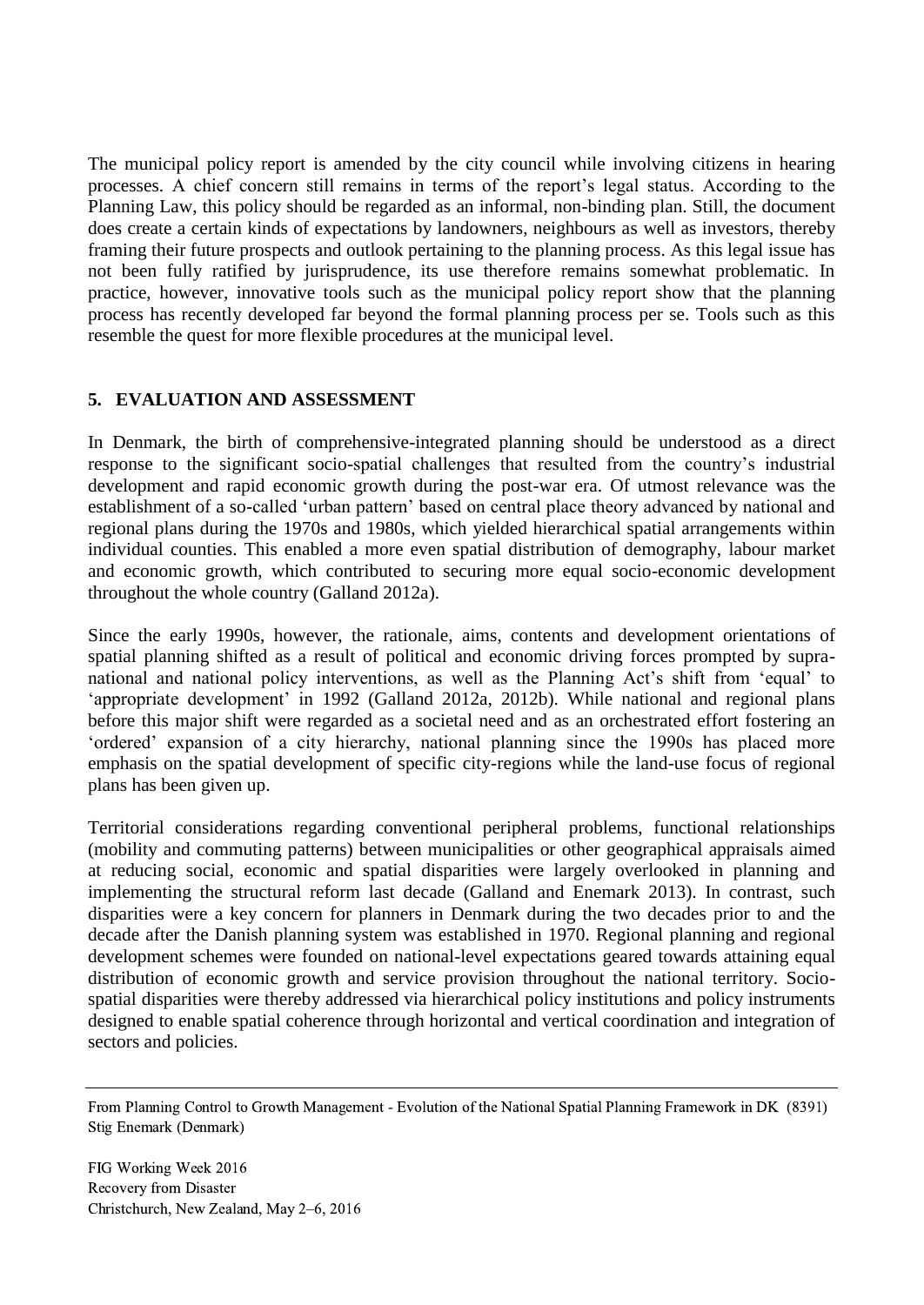However, the loss of spatial consciousness stemming from the recent structural reform, the diminished political clout of national-level planning and the increasingly neoliberal ideology at the local level seem to facilitate a political discourse founded on the perception that growing economic disparities can be addressed via lessening planning rules as a means to cater to more economic growth in peripheral municipalities (Galland & Sørensen, 2015).

## **6. CONCLUDING REMARKS**

Over the past two decades the Danish spatial planning framework has been considerably transformed in terms of its governance structures and policy instruments (Galland 2012a, 2012b, Galland & Enemark, 2013, 2015). In this regard, it could be argued that spatial planning in Denmark currently faces a state of crisis at national and especially regional levels - particularly when compared with the domain's former clout and capacities. However, the legacy of planning is still embedded at the local level, albeit under challenging conditions due to the lack of spatial coordination previously provided through the comprehensive planning at the county level (Galland & Enemark, 2013).

Danish spatial planning seems to align with prevailing government agendas and thereby ends up reflecting the ideologies and interests of the government in place (Galland, 2012a). Neoliberalminded governments have evidently favoured the relative strength of specific economic sectors influenced by a wave of globalisation and competitiveness agendas. In contrast with the social welfarist objectives of the 1970s, these governmental preferences have indirectly caused that spatial planning be regarded more as a cost than an asset over the course of the past two decades. The centre-right government that came into power in mid-2015 has magnified the former government's emphasis to use planning in support of economic growth agendas.

The institutional set-up of the Danish spatial planning system originally portrayed institutional comprehensiveness and territorial synchrony (Galland & Enemark, 2013). In principle, the inheritance of these qualities seems to stay put in the graphic representation and the structural configuration of the planning system – especially with regard to municipal and neighbourhood planning. However, it is evident that the welfarist and spatial scope of the national planning framework has been significantly altered after the abolition of the county level and the rescaling of planning tasks and responsibilities to national and local levels.

#### **REFERENCES**

- CEC (Commission of the European Communities) (1997): *The EU Compendium of Spatial Planning Systems and Policies.* Comparative review. Luxembourg: Office for Official Publications of the European Communities.
- CEC (Commission of the European Communities) (1999): *The EU Compendium of Spatial Planning Systems and Policies: Denmark.* Luxembourg: Office for Official Publications of the European Communities.

From Planning Control to Growth Management - Evolution of the National Spatial Planning Framework in DK (8391) Stig Enemark (Denmark)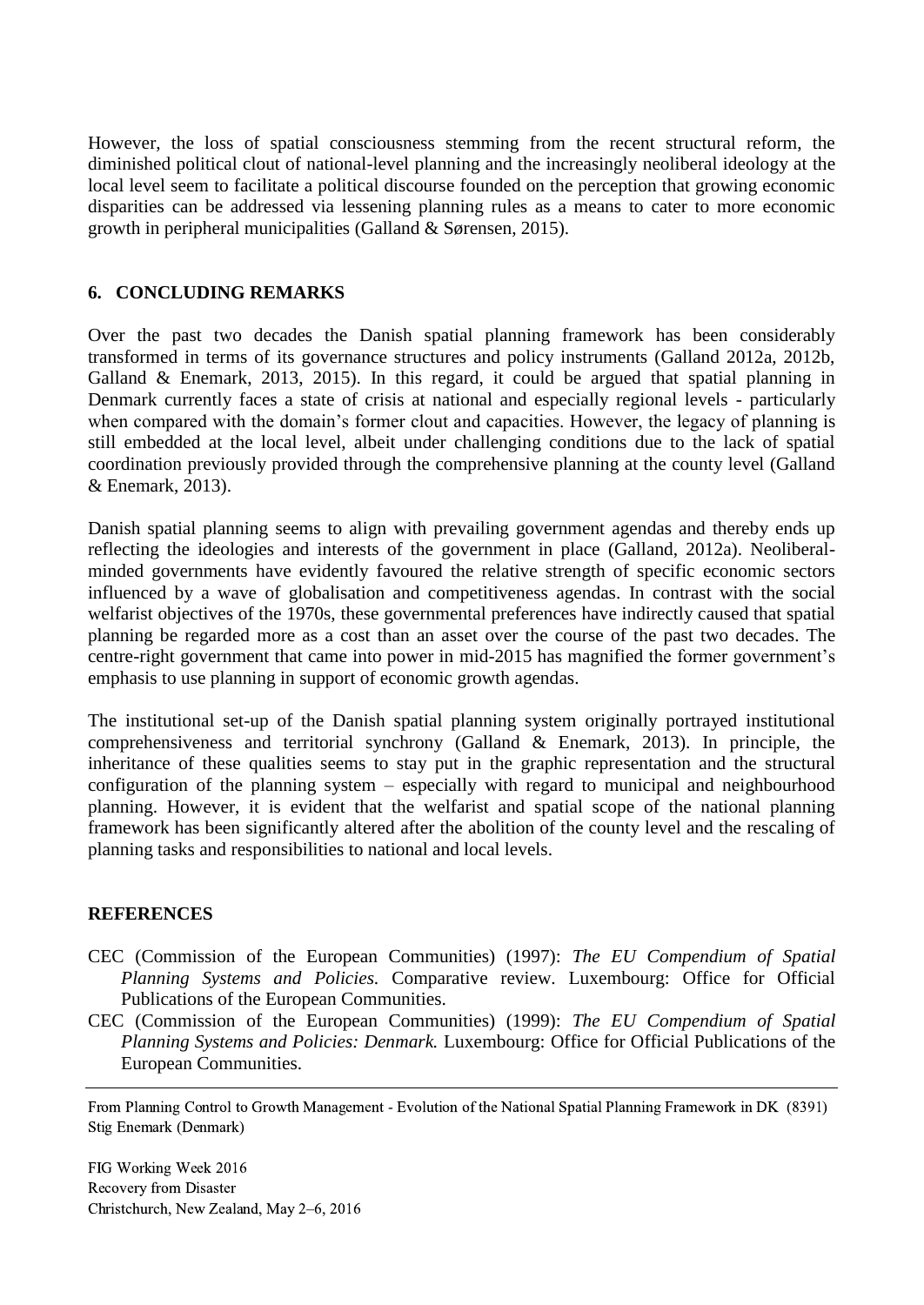- Galland, D. (2012a): Understanding the reorientations and roles of spatial planning: The case of national planning policy in Denmark. *European Planning Studies*, 20(8), 1359-1392.
- Galland, D. (2012b): Is regional planning dead or just coping? The transformation of a state
- sociospatial project into growth-oriented strategies, *Environment and Planning C: Government and Policy*, 30(3), 536-552.
- Galland, D & Enemark, S. (2013): Impact of structural reforms on planning systems and policies: Loss of spatial consciousness? *European Journal of Spatial Development*, 52, 1-23.
- Galland, D. & Enemark, S. (2015): Fluctuating capacities of planning policies and institutions: The transformation of the Danish national spatial planning framework. In G. Knapp, Z. Nedovic-Budic and A. Carbonell (Eds.), *Planning for States and Nation/States: A TransAtlantic Exploration.* Cambridge: Lincoln Institute of Land Policy.
- Galland, D & Sørensen, M. (2015): State of the art of planning and planning education in Denmark, *disP – The Planning Review*, 51 (1), 30-31.
- KL (2016 forthcoming): Kvalitet og effektivitet i lokalplanlægningen.
- Mayling, V. (2014): Planlovsdebat Hvorfor lige nu? Byplan, 66 (3), pp 2-4.
- Ministry of the Environment (2007a): *Spatial Planning in Denmark.*
- Ministry of the Environment (2007b):*The Planning Act in Denmark: Consolidated Act No. 813 of 21 June 2007,* Copenhagen: Ministry of the Environment.
- Ministry of the Environment (2007c): *Fingerplan 2007 – Landsplandirektiv for hovedstadsområdets planlægning,* Copenhagen: Ministry of the Environment.
- Ministry of Growth and Business (2015a): *Oversigt over Statslige Interesser i Kommuneplanlægningen 2017,* Copenhagen: Ministry of Growth and Business.
- Ministry of Growth and Business (2015b): *Vækst og Udvikling I hele Danmark,* Copenhagen: Ministry of Growth and Business.
- OECD (Organisation for Economic Co-operation and Development) (2014): *OECD Economic Review Denmark 2013*, Paris, OECD Publications.
- Statistics Denmark (2014): *Denmark in Figures 2014*. Retrieved on March 10, 2014 from: <http://www.dst.dk/pukora/epub/upload/17954/dkinfigures.pdf>

#### **BIOGRAPHICAL NOTES**

**Stig Enemark** is Honorary President of the International Federation of Surveyors, FIG (President 2007-2010). He is Professor of Land Management at Aalborg University, Denmark, where he was Head of School of Surveying and Planning for 15 years. He holds a M.Sc. in Surveying, Planning, and Land Management and before joining the University in 1980 he was a consultant surveyor in private practice for 12 years. He is Past President and Honorary Member of the Danish Association of Chartered Surveyors. He is a well-known international expert in the areas of land administration systems, land management and spatial planning, and related educational and capacity building issues. For a full list of about 400 publications see:<http://personprofil.aau.dk/100037>

#### **CONTACTS**

#### **Stig Enemark**

From Planning Control to Growth Management - Evolution of the National Spatial Planning Framework in DK (8391) Stig Enemark (Denmark)